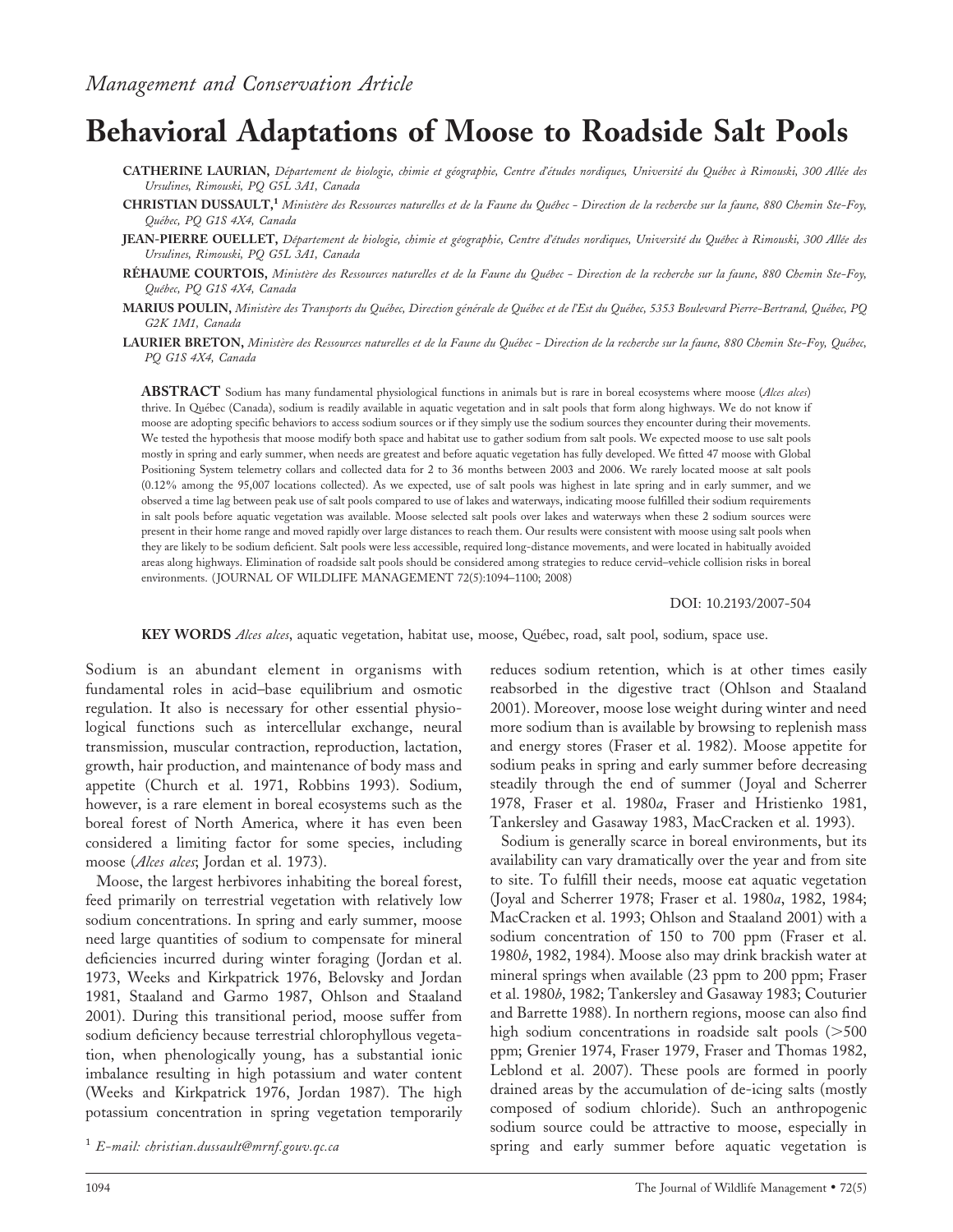available. Jolicoeur and Crête (1994) and Leblond et al. (2007) tested the effectiveness of a roadside salt-pool management strategy in reducing moose–vehicle collision risks along highways.

Spatial and temporal variations in sodium availability have been suggested to influence distribution of moose (Joyal and Scherrer 1978, Belovsky and Jordan 1981, Fraser and Hristienko 1981), white-tailed deer (Odocoileus virginianus; Weeks and Kirkpatrick 1976) and some African ungulates (McNaughton 1988). For instance, individuals were found to move toward sectors that are not commonly used in spring and summer to reach lakes or mineral licks (Belovsky and Jordan 1978, Joyal and Scherrer 1978, Fraser and Hristienko 1981, Tankersley and Gasaway 1983, Couturier and Barrette 1988). However, to date, all observations of ungulate behavior in relation to sodium sources were collected using direct observations or track surveys at mineral licks. Our understanding of the influence of sodium availability on ungulate behavior is limited because we do not know if individuals are adopting specific behaviors to access sodium sources or if they simply use sodium sources they encounter during their movements.

We tested the hypothesis that moose modify both space and habitat use to gather sodium in anthropogenic sodium sources, especially during spring and early summer when sodium needs are greatest and availability from aquatic vegetation is lowest. To overcome some limitations of previous studies, we used Global Positioning System (GPS) telemetry to obtain moose relocations in the boreal forest of Québec (Canada) where salt pools were available during the snow-free period. We expected that 1) salt pools would be visited by moose mostly in spring and early summer, and 2) moose would select salt pools over lakes and waterways during this period. We also expected that 3) moose would occasionally make directional trips to reach salt pools and, consequently, 4) moose using salt pools would have larger home ranges compared to other moose. These last 2 predictions are based on our previous observation that moose generally avoid highways and their surroundings up to  $\geq$ 500 m (Laurian et al. 2006).

# STUDY AREA

We conducted this study in the northern part of the Laurentides Wildlife Reserve (Québec, Canada; 71°24′W, 48°4′N), a 1,800-km<sup>2</sup> wild territory that is crossed by 2 provincial highways on a north–south axis. Forests in the study area were typical of the boreal region; coniferous stands with balsam fir (Abies balsamea) and black spruce (Picea mariana) dominated on high plateaus, whereas lowlying areas and valleys were dominated by mixed and deciduous stands. Deciduous tree species were mostly white birch (Betula papyrifera), trembling aspen (Populus tremuloides), yellow birch (B. alleghaniensis), and maples (Acer rubrum and  $A$ . saccharum). Topography in the study area was gently rolling with several deep river valleys. Lakes and rivers were widespread throughout the study area and supported a substantial density of aquatic plants (Jolicoeur and Crête 1994).

The mosaic of young and mature stands resulted in highquality moose habitat. Moose density was estimated in the entire Wildlife Reserve at 2.2 moose/10  $km^2$  during winter 1994 (St-Onge et al. 1995), but local density reached up to 8 moose/10  $km^2$  in the study area. Caribou (Rangifer tarandus), white-tailed deer, and black bear (Ursus americanus) were the other large mammals found in the study area. Potential predators of moose were gray wolves (Canis lupus) and black bear.

Winters were harsh in the Laurentides Wildlife Reserve, with among the highest total snow precipitation in the world  $($ >550 cm in some areas). More than 100 metric tons of de-icing salts/km of highway were used each winter, favoring development of salt pools (Jolicoeur and Crête 1994). Maximal and minimal daily temperatures were, respectively,  $-9.0^{\circ}$  C and  $-21.7^{\circ}$  C in January, and 21.7° C and  $9.5^{\circ}$  C in July.

# METHODS

We installed GPS telemetry collars (models 2200L and 3300L; Lotek Wireless Inc., Newmarket, ON, Canada) on 47 moose for 2 to 36 months between January 2003 and April 2006. We conducted captures following methods approved by the Animal Welfare Committee of Faune Québec (certificate no. 03-00-01). We captured and immobilized moose by darting them from a helicopter with carfentanil and xylazine (Delvaux et al. 1999). We captured an initial group of 30 adult moose ( $>2.5$  yr; 22 F and 8 M) in January and February 2003. Between January and March 2004, we recaptured 17 of these moose to download GPS fixes and replace collar batteries. We also installed GPS collars on 12 new individuals (6 M and 6 F) to replace mortalities or defective collars. Between January and March 2005, we recaptured 18 moose (4 M and 14 F) and captured 13 new individuals (6 M and 7 F). We recaptured all moose to recover collars between January and April 2006. We equipped 55 individuals with a collar, but our sample was reduced to 47 moose because of collar failures. We had no information to determine whether calves accompanied females. We programmed GPS collars to record a location every 2 hours and obtained an average location success rate of 80% from May to September (i.e., our study period). We estimated location error to be  $<35$  m, 95% of the time (Dussault et al. 2001).

Jordan et al. (1973) showed that terrestrial vegetation contains an average sodium concentration of 10 ppm and that browse only supplies for about 6% of moose annual requirements. Significantly higher sodium concentrations  $($ >10-fold) in the study area, however, were available in 3 settings: 1) lakes and waterways in the form of aquatic vegetation, 2) roadside salt pools along highways, and 3) a series of man-made salt pools, referred to as compensation salt pools, that are managed by the Québec Ministry of Transportation to keep moose away from highways, thus reducing moose–vehicle accident risk. Based on studies by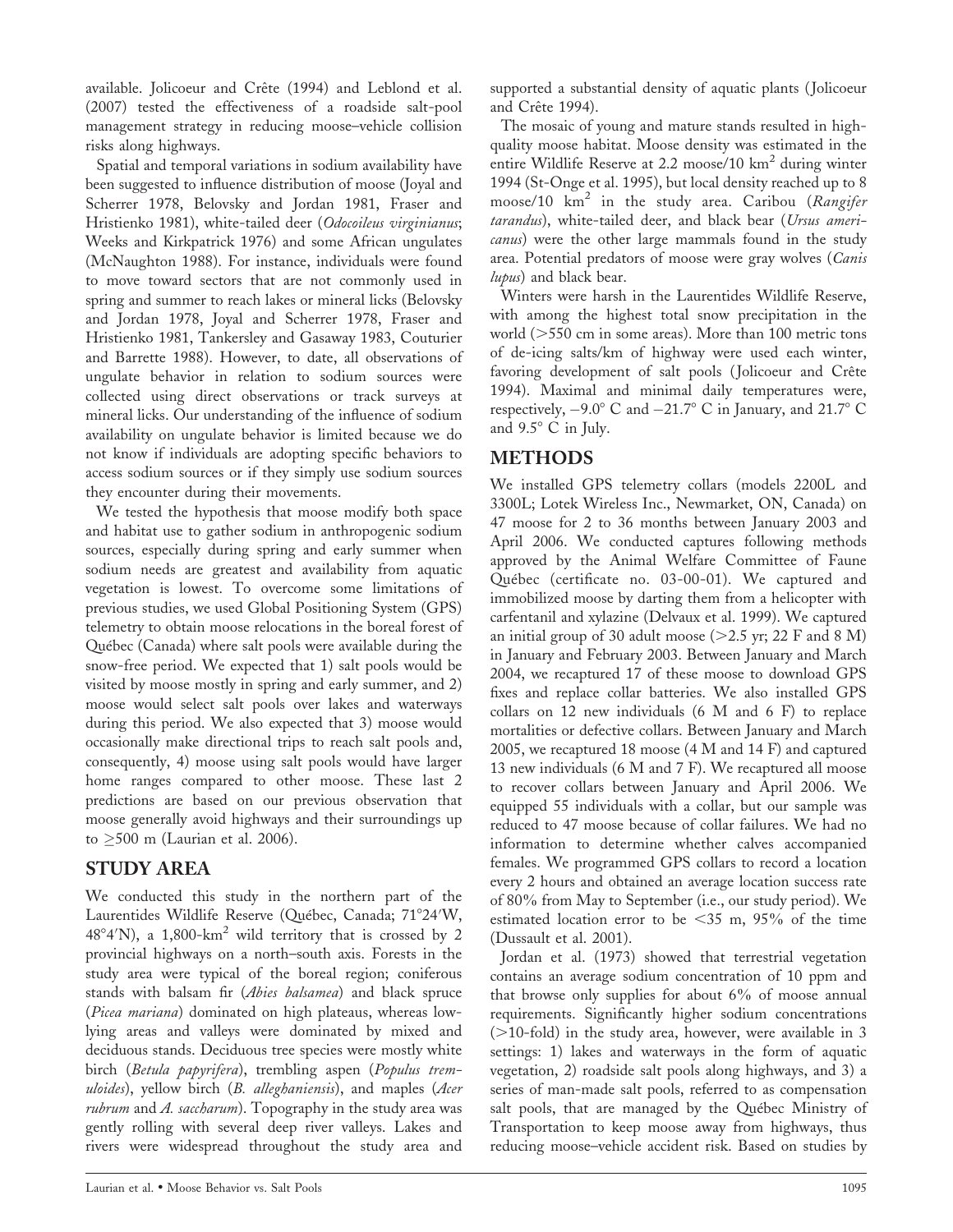Peterson (1955) and Fraser et al. (1982) in Ontario, Canada, and on our experience in the study area, we considered aquatic vegetation to be available in lakes and rivers from mid-May to late September. Compensation salt pools were located from 100 m to 1,500 m from highways in small standing water pools where approximately 3 tons of de-icing salts were dumped each spring. Similar to aquatic vegetation, sodium in roadside and compensation salt pools was available from early May, immediately after snowmelt, to late September, at the onset of freezing period.

The location of all lakes and waterways was available on the 1:20,000 digital maps of the study area that we assembled in ArcMap 9.2. We started by creating a map showing all sites supporting aquatic vegetation in lakes and waterways. We interpreted aerial photographs taken during summer and delineated all visible concentrations of macrophytes in lakes, rivers, and streams. In July 2005, we validated that map by flying over 73 randomly selected lakes or rivers at reduced altitude with a helicopter. Two observers drew the aquatic vegetation they saw. From this, we concluded that photo interpretation underestimated macrophyte availability. Aquatic vegetation was available in substantial quantities in all surveyed lakes and waterways. We subsequently considered all lakes and waterways in the study area as a potential source of sodium for moose.

We also conducted a census along the 2 highways in the study area to geo-reference all roadside salt pools using a GPS. We traveled along highway shoulders at very low speed in both directions (total distance  $= 198$  km in each direction). We defined roadside salt pools as water-filled or muddy areas with obvious signs of use by moose. These pools were available from early May to late September and were maintained by rain. Mean sodium  $(\pm SE)$  concentration in these pools was 886 ppm  $\pm$  81 ( $n = 12$ ). Finally, we used a handheld GPS to record the position of each compensation salt pool in the study area. We also collected water samples in 6 compensation pools and estimated sodium concentrations at  $>1,000$  ppm. Because roadside and compensation pools were similar in terms of sodium content and size, we grouped them to study their influence on moose behavior. We will thus use the designation salt pool to refer to both salt and compensation pools hereafter, unless otherwise stated.

We pooled telemetry locations by individual to calculate habitat selection ratios (Manly et al. 2002). We calculated selection ratios to assess the selection of moose towards the 2 sodium sources available in the study area (i.e., salt pools and lakes and waterways) as the proportion of locations at salt pool or in lake and waterway divided by proportion of salt pools or lakes and waterways available in a moose home range. Because salt pools were small  $(< 50 \text{ m}^2)$  and only represented by a point in space, we considered that moose located <50 m from a roadside or compensation salt pool had indeed visited that pool (i.e., pool surface  $+$  location error), which is further justified because moose visits to salt pools are of short duration (Leblond et al. 2007). To assess frequency of use of lakes and waterways, we considered all

moose locations falling within their boundaries to be a visit. We calculated availability of salt pools as proportion of salt pools, including a 50-m buffer zone, in moose home ranges. We estimated availability of lakes and waterways within each home range as the proportional area of lakes and waterways  $<$ 20 m from the shoreline. We calculated seasonal moose home ranges using the minimum convex polygon method (MCP; Mohr 1947) with all locations recorded between May and September and Hawth's Analysis Tools (Beyer 2004). We selected the MCP method because a preliminary examination of the data indicated that visits to salt pools almost always occurred at the boundary of moose home ranges and that, in most cases, other homerange estimation methods excluded those locations. We calculated separate home ranges for individuals that we followed for  $>1$  year.

We broke down paths of moose that traveled into steps, which corresponded to the straight-line segment between successive locations at 2-hour intervals (Turchin 1998, Fortin et al. 2005). To determine if moose modified their movement patterns to gain access to salt pools, we calculated movement rates (i.e., Euclidean distance between locations [m]/time elapsed between locations [hr]) for the movement steps recorded prior to, during, and after movement steps leading to the sodium source (Fig. 1).

We used separate repeated-measures analyses of variance (ANOVAs; PROC GLM, SAS Institute, Cary, NC), with month, sex, and their interaction as factors, to determine if proportion of moose locations at salt pools and at lakes and waterways varied both between spring and summer months and between males and females. We also used repeatedmeasures ANOVAS, with sex, sodium source (i.e., salt pool or lakes and waterways), and their interaction as factors, to test the hypothesis of no difference in selection index between salt pools and lakes and waterways. For this last analysis, we used only moose having both sources of sodium available in their home range.

We used a repeated-measures ANOVA followed by post hoc comparisons with Bonferroni-adjusted probabilities to determine if movement rates differed between the 3 movement step categories (prior to, during, and after the movement step leading to a salt pool) using sex as a factor. For this last analysis, we only considered relocations that were spaced 2 hours apart to prevent a potential bias related to the nonlinearity between movement rate and time elapsed between fixes. We compared home range area between moose that visited  $\geq 1$  salt pool and other moose, using an ANOVA with home range area as the dependent variable, and with sex, presence of pool, and their interaction as independent variables. We also included in the latter analysis individual moose identification as a random factor to consider the nonindependence of repeated measurements on some individuals across years and the number of locations used to compute the home range as a covariate to adjust home range area for inter-individual differences in location success rate.

We performed all statistical analyses using SAS version 9.1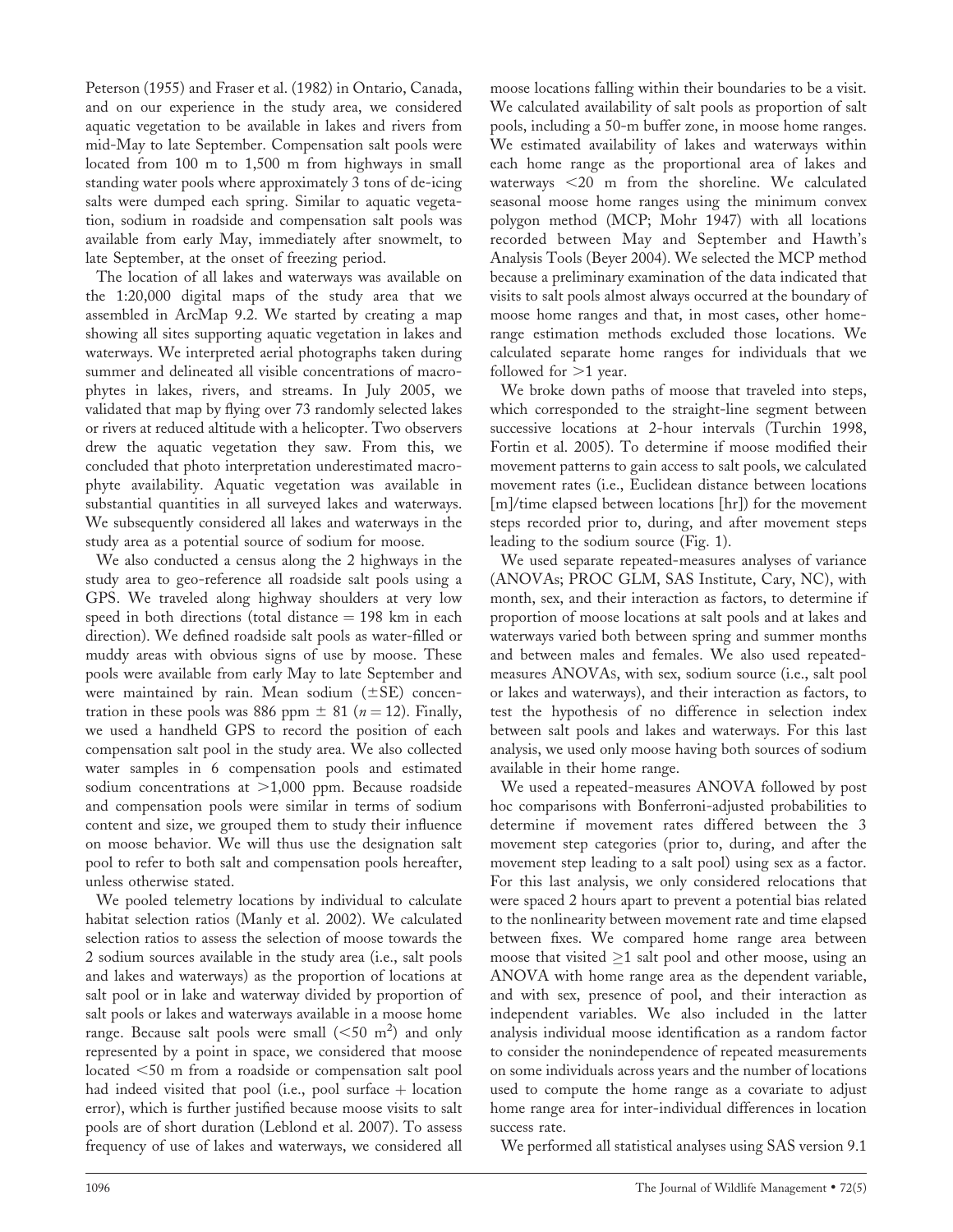

Figure 1. Schematic representation of a path traveled by moose to reach a sodium source in the Laurentides Wildlife Reserve, Québec, Canada, between 2003 and 2005. We broke down paths that moose traveled into steps, which corresponded to the straight-line segment between successive locations at 2-hour intervals. To study moose movement patterns relative to sodium sources, we identified 3 categories of movement steps: the step preceding movement towards the sodium source (before), the step leading to the sodium source (during), and the step leaving the sodium source (after).

(SAS Institute, Cary, NC) with an a priori  $\alpha = 0.05$ . We log-transformed dependent variables when needed to render residuals normally distributed.

#### RESULTS

There were 86 roadside and 23 compensation salt pools along highways 169 and 175. Among 47 collared moose, we found 34 to have  $\geq 1$  salt pool within their home range with an average of 5.0 salt pools/individual (range =  $1-21$ ,  $n=34$ ; Table 1). Moose having salt pools within their home range did not necessarily use them. We recorded  $\geq$ 1 visit to a salt pool (i.e., moose locations within 50 m of these sites) for 14 of 19 (73.7%), 9 of 15 (60.0%), and 11 of 18 (61.1%) of the moose having  $\geq 1$  salt pool within their home range in 2003, 2004, and 2005, respectively (Table 1). We recorded 39, 27, and 45 visits to salt pools from May to September in 2003, 2004, and 2005, respectively (i.e., 0.12% among the 95,007 fixes collected during the 3 yr of the study). Number of visits by moose and year ranged between 0 and 15 and averaged 2.1 ( $n = 52$  moose-yr; Table 1).

The proportion of moose relocations at salt pools varied among months ( $F_{4,127} = 3.97, P = 0.005$ ) but not between sexes ( $F_{4,35}$  = 1.93, P = 0.171), and there was a weak month  $\times$ sex interaction ( $F_{4,127} = 2.10, P = 0.084$ ). Moose use of salt pools peaked in June and declined until the end of September (Fig. 2). In comparison, use of lakes and waterways varied among months ( $F_{4,169} = 3.15$ ,  $P = 0.016$ ) as well as between sexes ( $F_{1,44}$  = 19.45,  $P$  < 0.001), but there still was no month  $\times$  sex interaction ( $F_{4,169}$  = 0.91, P = 0.461). Globally, females were located more often than males in lakes and waterways (mean proportion of locations  $\pm$  SE = 0.067  $\pm$  0.016% for F and  $0.010 \pm 0.003\%$  for M; Fig. 2). For females, use of lakes and waterways was highest from July to August, whereas it peaked in July for males but was also relatively high during June.

Moose selection index was higher for salt pools ( $\bar{x} \pm \text{SE} =$ 3.98  $\pm$  1.25) than for lakes and waterways ( $\bar{x} \pm \text{SE} = 0.19$  $\pm$  0.04;  $F_{1,92} = 90.82$ ,  $P < 0.001$ ). Moose selection index was not influenced by month ( $F_{4,92} = 0.05$ ,  $P = 0.996$ ), sex  $(F_{1,92} = 0.03, P = 0.875)$ , or any interaction ( $P \ge 0.367$ ).

Movement rates of moose that were approaching, arriving at, or leaving a salt pool differed ( $F_{2,295} = 7.70, P < 0.001;$ Figs. 1, 3), being higher during the movement step arriving at a salt pool compared to the previous ( $t = -3.90, P <$ 0.001) and following steps  $(t = -2.35, P = 0.02)$ . Movement rates did not differ between sexes ( $F_{1,295} = 0.13$ ,  $P = 0.715$ ) and the step category  $\times$  sex interaction was not significant  $(F_{2,295} = 2.89, P = 0.057; Fig. 3).$ 

Moose home ranges were on average  $32.5 \pm 2.2$  km<sup>2</sup>, and home range size was not influenced by sex ( $F_{1,35} = 2.57$ ,  $P =$ 0.118) or the presence of  $\geq$ 1 salt pool in the home range  $(F_{1,35} = 0.45, P = 0.507).$ 

#### DISCUSSION

We hypothesized that moose would modify their habitatand space-use patterns to fulfill their sodium needs from anthropogenic sodium sources, especially before aquatic vegetation was fully developed. Our results indicate that moose seek anthropogenic sodium sources periodically but that overall frequency of visits to these sites is low. One striking and unexpected result that we must emphasize is the extraordinarily large sampling effort that was necessary to reach such a conclusion: nearly 200,000 GPS locations obtained from 47 different individuals over a 3-year period. Although moose were rarely located at sites where sodium was readily available (0.12% of the time in salt pools and 0.25% in lakes and waterways), we observed behavioral adaptations of moose in accessing salt pools, relative to habitat and space use. Among other findings, moose moved large distances rapidly to reach salt pools (i.e., 300–500 m between successive locations spaced 2 hr apart when accessing a salt pool vs. an average of 150 m for all movements recorded between May and Sep). Moose that visited salt pools, however, did not have larger home ranges than other moose, which was surprising considering that salt pools were often located at the fringe of home ranges, in areas usually avoided (Laurian et al. 2006). Nonetheless, our results indicate that salt pools are often located at homerange boundaries and that moose make purposeful movements to reach them.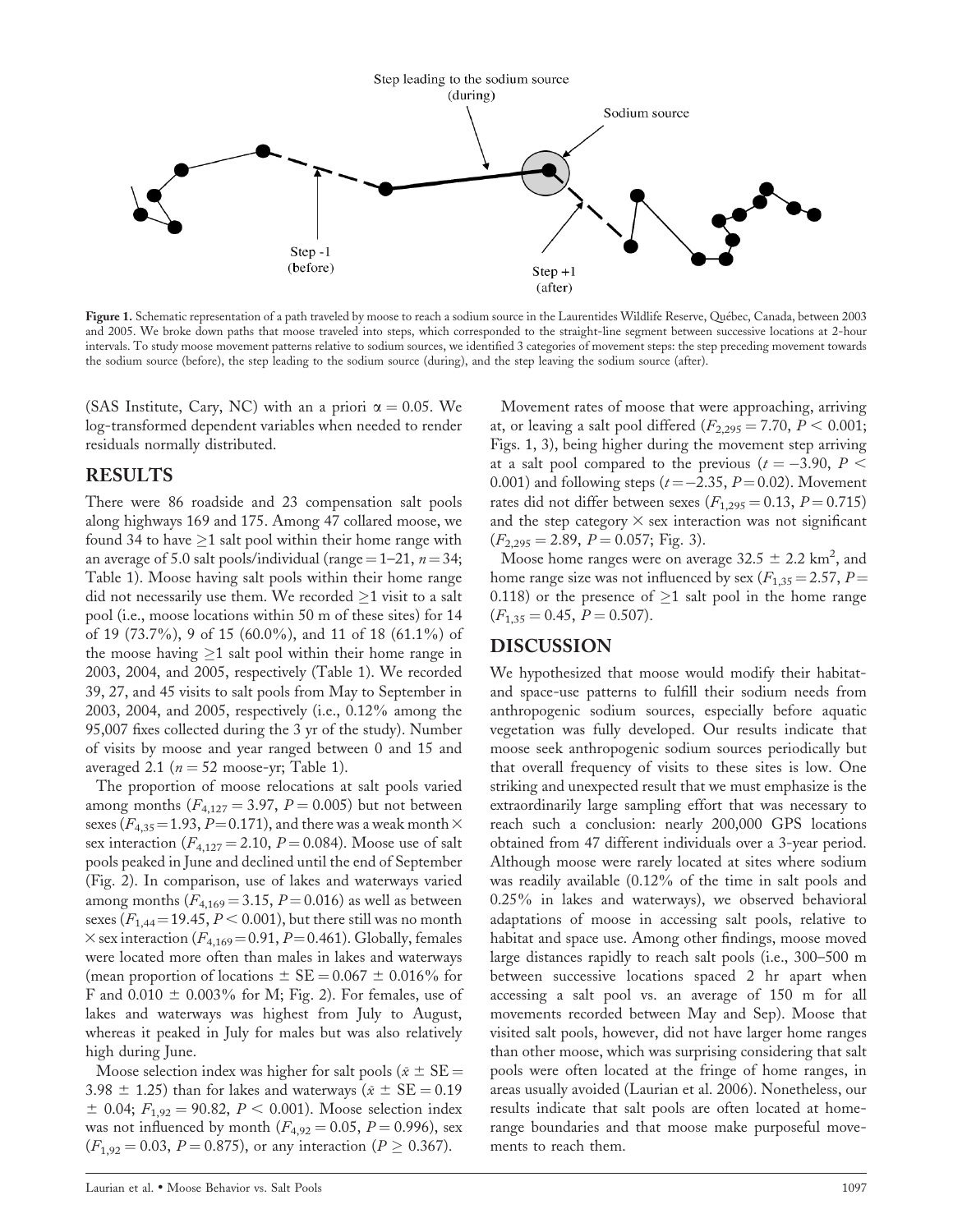Table 1. Number of visits to salt pools between May and September, and number of salt pools within the annual home range for moose followed with Global Positioning System telemetry from 2003 to 2005 in the Laurentides Wildlife Reserve, Québec, Canada. (ID = identication no.).

|                 |             |                | No. of visits<br>to salt pools <sup>a</sup> |                | No. of salt pools<br>in annual home range |                |                  |                              |
|-----------------|-------------|----------------|---------------------------------------------|----------------|-------------------------------------------|----------------|------------------|------------------------------|
| Moose<br>ID     | <b>Sex</b>  | 2003           | 2004                                        | 2005           | 2003                                      | 2004           | 2005             | No. of<br>fixes <sup>a</sup> |
| L <sub>01</sub> | F           | $\mathbf{1}$   | $\mathbf b$                                 |                | $\overline{4}$                            |                |                  | 1,727                        |
| L <sub>03</sub> | F           | $\overline{0}$ | $\mathbf{1}$                                |                | 5                                         | $\overline{4}$ |                  | 2,979                        |
| L <sub>06</sub> | F           | $\mathbf{1}$   | $\overline{4}$                              | $\mathbf{1}$   | $\mathbf{1}$                              | $\mathbf{1}$   | $\mathbf{1}$     | 4,087                        |
| L07             | M           | $\overline{0}$ |                                             |                | $\overline{4}$                            |                |                  | 349                          |
| L11             | F           | $\overline{c}$ |                                             |                | 3                                         |                |                  | 1,606                        |
| L12             | М           | $\overline{7}$ | $\overline{2}$                              |                | $\overline{1}$                            | $\mathbf{1}$   |                  | 2,656                        |
| L13             | М           | $\overline{0}$ |                                             |                | $\overline{7}$                            |                |                  | 1,172                        |
| L18             | F           | $\overline{0}$ | $\mathbf{0}$                                | $\mathbf{0}$   | $\overline{7}$                            | $\mathbf{0}$   | $\boldsymbol{0}$ | 2,933                        |
| L19             | F           | $\overline{2}$ | $\mathbf{0}$                                | $\overline{0}$ | $\overline{4}$                            | $\overline{0}$ | $\overline{4}$   | 3,422                        |
| L20             | F           | $\mathbf{1}$   |                                             |                | 9                                         |                |                  | 1,574                        |
| L21             | F           | 3              |                                             | $\mathbf{0}$   | 8                                         |                | 3                | 1,742                        |
| L22             | M           | $\overline{c}$ |                                             |                | 3                                         |                |                  | 1,767                        |
| L23             | $\rm F$     | 5              |                                             |                | $\overline{2}$                            |                |                  | 1,655                        |
| L25             | F           | $\mathbf{1}$   |                                             |                | $\mathbf{1}$                              |                |                  | 1,100                        |
| L26             | M           | $\overline{0}$ |                                             |                | 3                                         |                |                  | 1,720                        |
| L27             | F           | $\mathbf{1}$   | $\mathbf{2}$                                | $\overline{7}$ | 5                                         | 7              | 7                | 4,831                        |
| L <sub>28</sub> | F           | 5              | $\mathbf{0}$                                |                | $\overline{7}$                            | $\overline{7}$ |                  | 2,298                        |
| L29             | M           | $\mathbf{1}$   |                                             | 8              | 5                                         |                | 3                | 2,876                        |
| L30             | F           | $\overline{7}$ | 5                                           | 15             | $\overline{4}$                            | 8              | $\overline{4}$   | 5,015                        |
| L32             | $\mathbf M$ |                | $\overline{0}$                              |                |                                           | $\overline{2}$ |                  | 1,655                        |
| L33             | M           |                | $\mathbf{1}$                                |                |                                           | $\overline{c}$ |                  | 1,573                        |
| L35             | F           |                | $\mathbf{1}$                                | $\mathbf{0}$   |                                           | 5              | $\overline{4}$   | 1,925                        |
| L37             | F           |                | 9                                           |                |                                           | 6              |                  | 1,675                        |
| L38             | F           |                | $\mathbf{0}$                                |                |                                           | 13             |                  | 1,632                        |
| L40             | F           |                | $\overline{0}$                              | $\mathbf{0}$   |                                           | $\overline{7}$ | 5                | 3,494                        |
| L42             | F           |                | $\overline{2}$                              | $\mathbf{0}$   |                                           | $\mathbf{1}$   | 6                | 2,511                        |
| L43             | М           |                |                                             | 3              |                                           |                | $\mathbf{1}$     | 1,211                        |
| L45             | М           |                |                                             | $\mathbf{1}$   |                                           |                | 5                | 1,128                        |
| L46             | F           |                |                                             | 3              |                                           |                | 5                | 1,582                        |
| L47             | М           |                |                                             | $\overline{1}$ |                                           |                | 21               | 1,545                        |
| L50             | М           |                |                                             | $\mathbf{1}$   |                                           |                | $\mathbf{1}$     | 1,684                        |
| L51             | F           |                |                                             | $\overline{4}$ |                                           |                | 5                | 1,834                        |
| L53             | F           |                |                                             | $\mathbf{0}$   |                                           |                | 3                | 458                          |
| L54             | F           |                |                                             | $\mathbf{1}$   |                                           |                | 15               | 1,614                        |

<sup>a</sup> From May to Sep.

<sup>b</sup> A blank field means we did not sample that moose during that yr.

As we expected, moose mostly visited salt pools when they likely were severely sodium deficient and before aquatic vegetation was fully developed (Fraser and Hristienko 1981, Tankersley and Gasaway 1983, Jordan 1987), which was consistent with previous studies conducted in Ontario and Québec (Fraser and Reardon 1980, Fraser and Hristienko 1981, Jolicoeur and Crête 1994). Further, we observed a time lag between peak use of salt pools compared with lakes and waterways, which was consistent with our hypothesis that anthropogenic sodium sources fulfilled moose requirements before aquatic vegetation was fully developed. Nevertheless, it is noteworthy that moose also visited lakes and waterways in May and June, before aquatic vegetation was available. Many reasons other than aquatic vegetation consumption have been proposed to explain water body use by moose, such as avoidance of biting insect harassment (Wolfe 1974), thermoregulation enhancement (Dussault et al. 2004), and predator avoidance (Ballard and Van Ballenberghe 1998). It can be inferred from the visit-



Figure 2. Mean proportion ( $\pm$ SE) of moose locations at sodium sources by month in the Laurentides Wildlife Reserve, Québec, Canada, between 2003 and 2005. We graphed results for females (a) and males (b) separately. Numbers of individuals used in estimations are indicated above data points.

frequency decrease to sodium sources in our study that sodium consumption declined from mid- to late summer, consistent with previous studies (Grenier 1980, Fraser et al. 1982, Jolicoeur and Crête 1994).

As we expected, individuals having access to the 2 sodium sources selected salt pools over lakes and waterways, though it must be noted that the latter were much more abundant and widely distributed. The higher selection of moose for salt pools persisted throughout the study. Lakes and waterways, however, were visited more frequently than salt pools in mid-summer, although not necessarily for sodium acquisition. Because salt pools were relatively scarce, situated in habitually avoided areas, and required long-distance movements, we concluded that they were an important source of sodium to moose. In addition, it is likely that our selection index underestimated the importance of salt pools



Figure 3. Mean moose movement rates ( $\pm$ SE) during the step preceding a movement towards a sodium source (before), the step leading to a sodium source (during), and the step leaving a sodium source (after) in the Laurentides Wildlife Reserve, Québec, Canada, between May and September from 2003 to 2005. We also calculated average movement rate for the entire study period (total) as a basis for comparison. Sample sizes are  $n = 17$  for females and  $n = 9$  for males.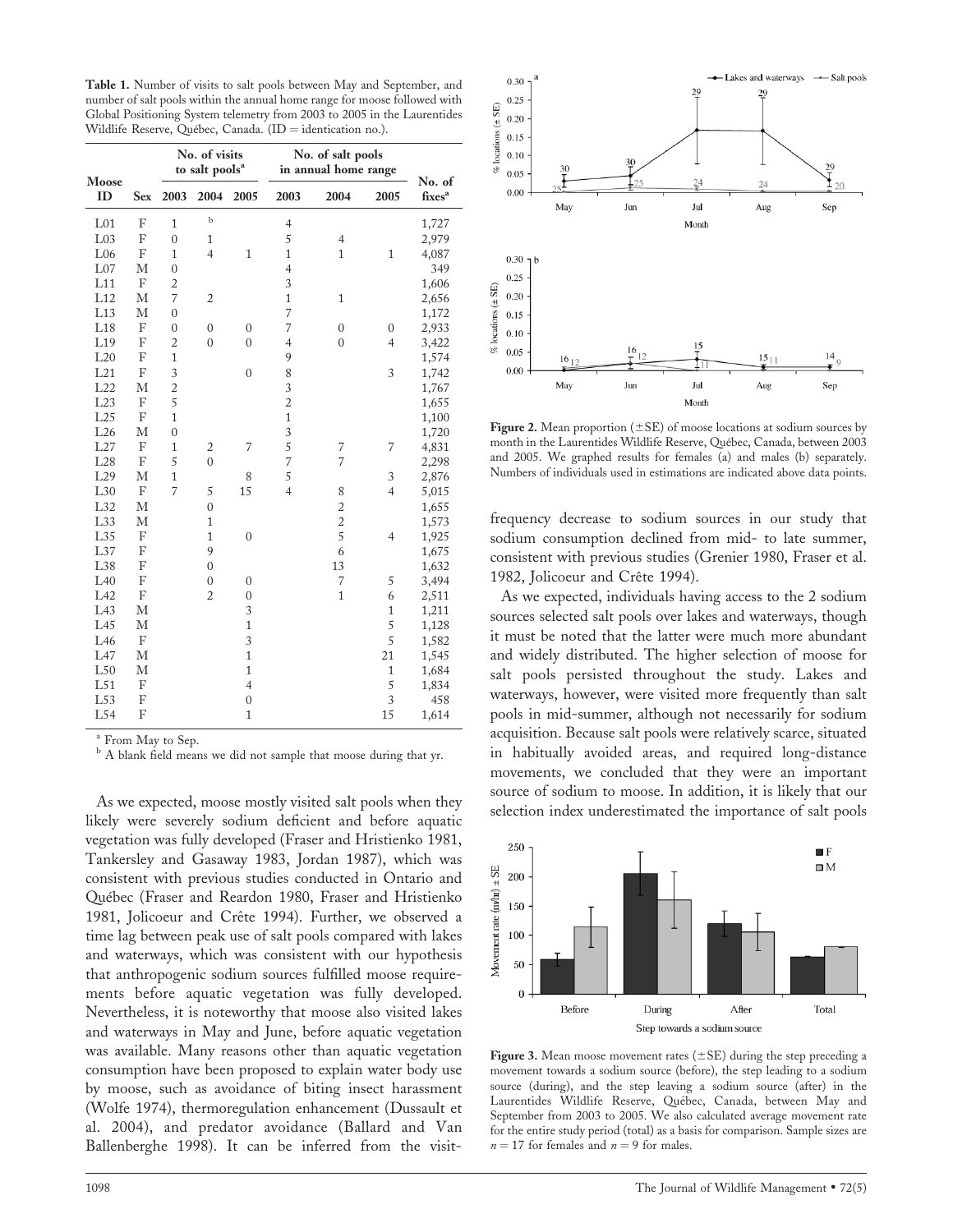relative to lakes and waterways as a sodium source. Indeed, although sodium availability likely was the only resource attracting moose to salt pools, moose may have, as detailed above, used lakes for reasons other than sodium acquisition. Second, we considered only the first 20 m along the shoreline of lakes and waterways to be available for aquatic vegetation consumption, which was conservative based on our field surveys. We do not think, however, that our results were influenced by a fix-rate bias because location success was high (80%) and both salt pools and lakes and waterways borders were relatively open areas (Dussault et al. 1999, Graves and Waller 2006).

We hypothesize that because moose fulfill their sodium needs very rapidly in salt pools, and because there is no other benefit acquired at these sites, moose leave them rapidly. Leblond et al. (2007) found moose visits to salt pools usually lasted ,15 minutes in the same area where we conducted our study, whereas Joyal and Scherrer (1978) observed that moose in western Québec spent more time in lakes ( $\bar{x}$  = 54 min/visit). Use of salt pools can be valuable to moose because they increase sodium intake rate  $(X15$  relative to aquatic vegetation; Belovsky 1978, Miller and Litvaitis 1992). In addition, although the sodium:potassium ratio is higher in aquatic than terrestrial vegetation, it is much higher in the brackish water of salt pools, which lacks potassium. Drinking brackish water in salt pools may be advantageous to moose, allowing them to obtain high quantities of sodium while minimizing losses (Couturier 1984).

Movement rates of moose were higher when moving toward a salt pool than during the previous and following movement steps, which suggests that moose were making purposeful directional movements to reach these sodium sources, probably following a stimulus (e.g., appetite for sodium). These long movement steps likely result in increased energetic costs that might be compensated by the nutritional benefits of sodium consumption (Belovsky 1978, Jordan 1987).

#### MANAGEMENT IMPLICATIONS

Salt pools should be considered a nonnegligible feature of a moose habitat. In attracting moose near highways, salt pools increase moose–vehicle collision risks (Dussault et al. 2006, 2007). Our results provide an explanation to the generally observed temporal pattern of moose–vehicle accidents in North America, with accidents peaking in late spring and early summer (e.g., Fraser and Thomas 1982, Dussault et al. 2006) at the time when moose are seeking sodium and aquatic plants that are still unavailable. Our findings, therefore, suggest that an effective way to mitigate moose– vehicle collision risk would be to render sodium unavailable along the roads. Use of a de-icing salt other than sodium chloride, such as calcium chloride or calcium–magnesium acetate, could be considered, but its application over large areas would be cost-prohibitive. Elimination of roadside salt pools, however, was found to reduce moose visit frequency to salt pools (Leblond et al. 2007) and should be considered

among alternatives to reduce cervid–vehicle collision risks in boreal environments.

### ACKNOWLEDGMENTS

We thank the Ministère des Transports du Québec, the Ministère des Ressources naturelles et de la Faune du Québec, and the Université du Québec à Rimouski for funding this research. We thank T. Connor for improving the English. C. Laurian was supported by scholarships from the Natural Sciences and Engineering Council of Canada, the Fonds québécois de recherche sur la nature et les technologies, and the Centre d'études nordiques.

## LITERATURE CITED

- Ballard, W. B., and V. Van Ballenberghe. 1998. Predator–prey relationships. Pages 247-274 in A. W. Franzmann and C. C. Schwartz, editors. Ecology and management of the North American moose. Smithsonian Institution Press, Washington, D.C., USA.
- Belovsky, G. E. 1978. Diet optimization in a generalist herbivore: the moose. Theoretical Population Biology 14:105–134.
- Belovsky, G. E., and P. A. Jordan. 1978. The time–energy budget of a moose. Theoretical Population Biology 14:76–104.
- Belovsky, G. E., and P. A. Jordan. 1981. Sodium dynamics and adaptations of a moose population. Journal of Mammalogy 62:613–621.
- Beyer, H. L. 2004. Hawth's analysis tools for ArcGIS. <http://www. spatialecology.com/htools>. Accessed 12 May 2007.
- Church, D. C., G. E. Smith, J. P. Fontenot, and A. T. Ralston. 1971. Digestive physiology and nutrition of ruminants. Oregon State University Book Stores 2:401–801.
- Couturier, S. 1984. L'utilisation des salines par l'orignal et le cerf de Virginie dans la réserve faunique de Matane. Thesis, Université Laval, Québec City, Québec, Canada. [In French.]
- Couturier, S., and C. Barrette. 1988. The behaviour of moose at natural mineral springs in Québec. Canadian Journal of Zoology 66:522-528.
- Delvaux, H., R. Courtois, L. Breton, and R. Patenaude. 1999. Relative efficiency of succinylcholine, xylazine hydrochloride and carfentanil/ xylazine mixtures to immobilize free-ranging moose. Journal of Wildlife Diseases 35:38–48.
- Dussault, C., R. Courtois, J.-P. Ouellet, and J. Huot. 1999. Evaluation of GPS telemetry collar performance for habitat studies in the boreal forest. Wildlife Society Bulletin 27:965–972.
- Dussault, C., R. Courtois, J.-P. Ouellet, and J. Huot. 2001. Influence of satellite geometry and differential correction on GPS location accuracy. Wildlife Society Bulletin 29:171–179.
- Dussault, C., J.-P. Ouellet, R. Courtois, J. Huot, L. Breton, and J. Larochelle. 2004. Behavioural responses of moose to thermal conditions in the boreal forest. Ecoscience 11:321–328.
- Dussault, C., J.-P. Ouellet, C. Laurian, R. Courtois, M. Poulin, and L. Breton. 2007. Movement rates of moose along highways and modeling of crossing probability. Journal of Wildlife Management 71:2338–2345.
- Dussault, C., M. Poulin, R. Courtois, and J.-P. Ouellet. 2006. Temporal and spatial distribution of moose–vehicle accidents in the Laurentides Wildlife Reserve, Québec. Wildlife Biology 12:415-425.
- Fortin, D., H. L. Beyer, M. S. Boyce, D. W. Smith, T. Duchesne, and J. S. Mao. 2005. Wolves influence elk movements: behavior shapes a trophic cascade in Yellowstone National Park. Ecology 86:1320–1330.
- Fraser, D. 1979. Sightings of moose, deer, and bears on roads in northern Ontario. Wildlife Society Bulletin 7:181–184.
- Fraser, D., D. Arthur, J. K. Morton, and B. K. Thompson. 1980a. Aquatic feeding by moose Alces alces in a Canadian lake. Holarctic Ecology 3: 218–223.
- Fraser, D., E. R. Chavez, and J. E. Paloheimo. 1984. Aquatic feeding by moose: selection of plant species and feeding areas in relation to plant chemical composition and characteristics of lakes. Canadian Journal of Zoology 62:80–87.
- Fraser, D., and H. Hristienko. 1981. Activity of moose and white-tailed deer at mineral springs. Canadian Journal of Zoology 59:1991–2000.